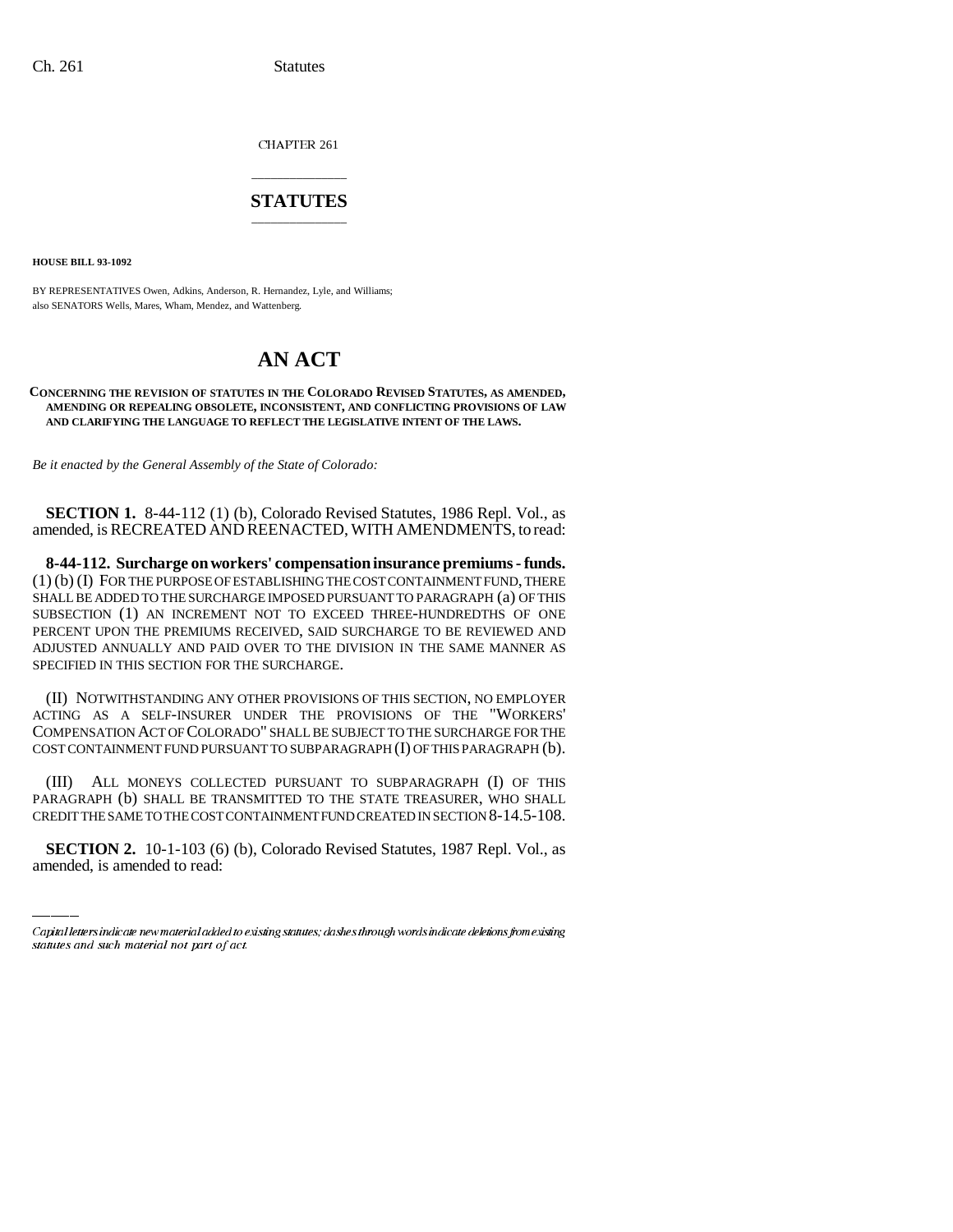**10-1-103. Division of insurance - subject to termination - repeal of article.** (6) (b) This article is repealed, effective  $\overline{July}$  1, 1992 JULY 1, 1997. Prior to such repeal, the division of insurance shall be reviewed as provided for in section 24-34-104, C.R.S.

**SECTION 3.** 12-29.5-116, Colorado Revised Statutes, 1991 Repl. Vol., is amended to read:

**12-29.5-116. Repeal of article - termination of functions.** (1) This article is repealed, effective July 1, 1992 JULY 1, 2002.

(2) The registration functions of the director of the division of registrations as set forth in this article are terminated on  $\frac{\text{H}_y}{\text{H}_y}$  July 1, 2002. Prior to such termination, the registration functions shall be reviewed as provided for in section 24-34-104, C.R.S.

**SECTION 4.** 18-1-409 (2), Colorado Revised Statutes, 1986 Repl. Vol., is amended to read:

**18-1-409. Appellate review of sentence for a felony.** (2) No appellate court shall review any sentence which is imposed unless, within thirty days after sentence is imposed FORTY-FIVE DAYS FROM THE DATE OF THE IMPOSITION OF SENTENCE, a written notice is filed in the trial court to the effect that review of the sentence will be sought; said notice must state the grounds upon which it is based.

**SECTION 5.** 22-31-131 (1.5) (c) (I) (D) and (1.5) (c) (I) (E), Colorado Revised Statutes, 1988 Repl. Vol., as amended, are amended to read:

**22-31-131. Election procedures in districts composed of a city and county.**  $(1.5)$  (c) (I) In order to implement the director district plan of representation, the district shall be divided into five director districts as follows:

(D) Director district 4 shall include the territory within the following established boundaries: Beginning at the intersection of the county line and Colorado boulevard, then proceeding south on Colorado boulevard to the intersection of Colorado boulevard and Interstate 70, then proceeding west along Interstate 70 to the intersection of Interstate 70 and Steele street, then proceeding south on Steele street to the intersection of Steele street and Fortieth avenue, then proceeding west on Fortieth avenue to the intersection of Fortieth avenue and the boundary of precinct number 803, then proceeding north and west on the boundary of precinct number 803 to the intersection of the boundary of precinct number 803 and the Union Pacific railroad, then proceeding south along the Union Pacific railroad to the intersection of the Union Pacific Railroad and Thirty-eighth street, then proceeding east on Thirty-eighth street to the intersection of Thirty-eighth street and Blake street, then proceeding south on Blake street to the intersection of Blake street and Broadway, then proceeding south on Broadway to the intersection of Broadway and Twentieth avenue, then proceeding east on Twentieth avenue to the intersection of Twentieth avenue and Logan street, then proceeding south on Logan street to the intersection of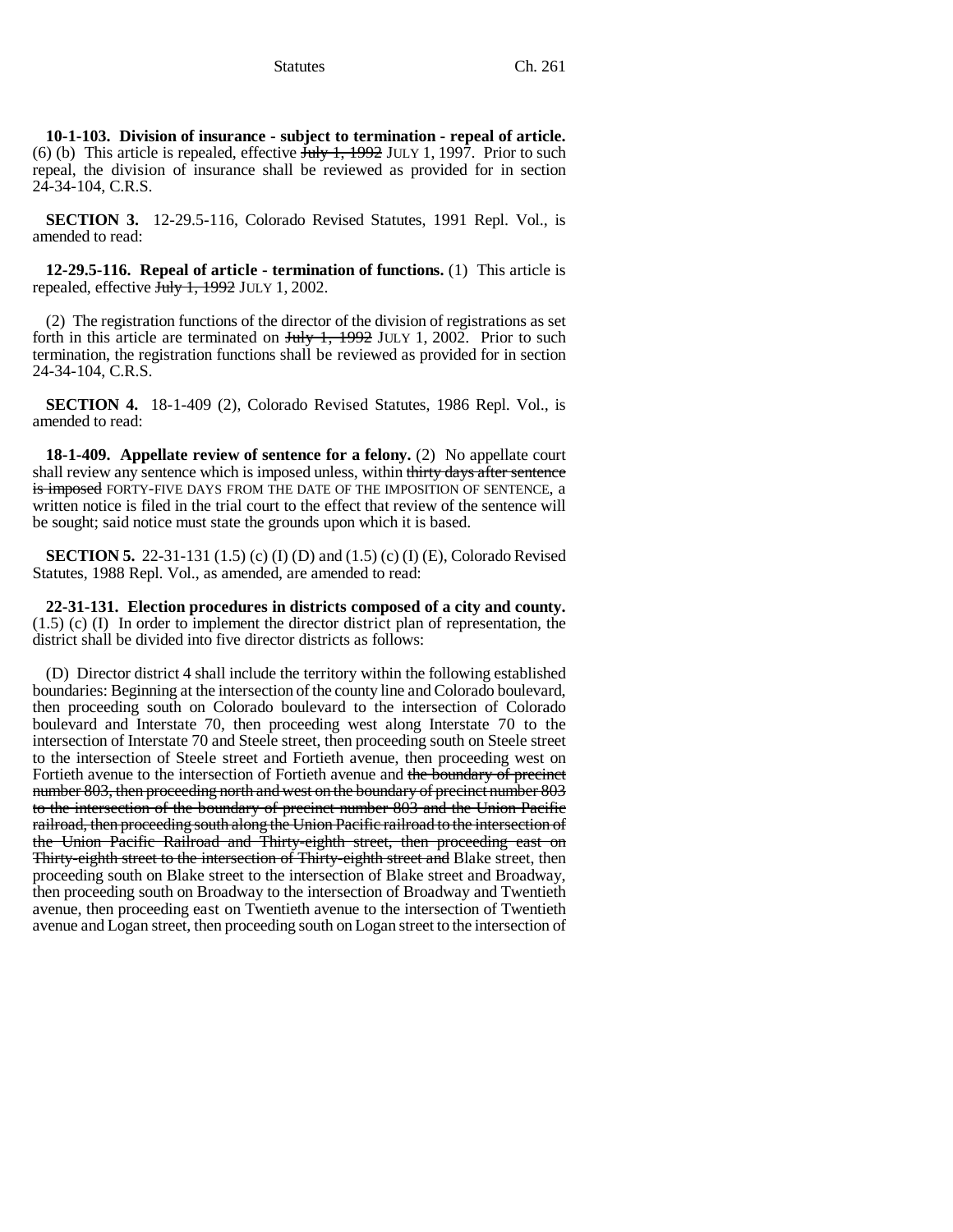Logan street and Colfax avenue, then proceeding west on Colfax avenue to the intersection of Colfax avenue and Broadway, then proceeding south on Broadway to the intersection of Broadway and Thirteenth avenue, then proceeding east on Thirteenth avenue to the intersection of Thirteenth avenue and Adams street, then proceeding north on Adams street to the intersection of Adams street and Colfax avenue, then proceeding east on Colfax avenue to the intersection of Colfax avenue and Quebec street, then proceeding south on Quebec street to the intersection of Quebec street and Eleventh avenue, then proceeding east on Eleventh avenue to the intersection of Eleventh avenue and the county line, and then proceeding north and west following the county line to the intersection of the county line and Colorado boulevard.

(E) Director district 5 shall include the territory within the following established boundaries: Beginning at the intersection of the county line FORTY-EIGHTH AVENUE and Sheridan boulevard and proceeding south on Sheridan boulevard ALONG THE COUNTY LINE to the intersection of Sheridan boulevard and Bayaud street, then proceeding east on Bayaud street to the intersection of Bayaud street and the precinct boundary between Raleigh street and Utica street, then proceeding north on the precinct boundary between Raleigh street and Utica street to the intersection of the precinct boundary between Raleigh street and Utica street and Ellsworth avenue, then proceeding west on Ellsworth avenue to the intersection of Ellsworth avenue and Stuart street, then proceeding north on Stuart street to the intersection of Stuart street and Third avenue, then proceeding west on Third avenue to the intersection of Third avenue and Tennyson street, then proceeding north on Tennyson street to the intersection of Tennyson street and Fourth avenue, then proceeding east on Fourth avenue to the intersection of Fourth avenue and Meade street, then proceeding south on Meade street to the intersection of Meade street and First avenue, then proceeding east on First avenue to the intersection of First avenue and Federal boulevard, then proceeding north on Federal boulevard to the intersection of Federal boulevard and Sixth avenue, then proceeding east on Sixth avenue to the intersection of Sixth avenue and Broadway, then proceeding north on Broadway to the intersection of Broadway and Colfax avenue, then proceeding east on Colfax avenue to the intersection of Colfax avenue and Logan street, then proceeding north on Logan street to the intersection of Logan street and Twentieth avenue, then proceeding west on Twentieth avenue to the intersection of Twentieth avenue and Broadway, then proceeding north on Broadway to the intersection of Broadway and Blake street, then proceeding north on Blake street to the intersection of Blake street and Thirty-eighth street, then proceeding west on Thirty-eighth street to the intersection of Thirty-eighth street and the Union Pacific railroad, then proceeding north along the Union Pacific railroad to the intersection of the Union Pacific railroad and the boundary of precinct number 803, then proceeding south and east on the boundary of precinct number 803 to the intersection of the boundary of precinct number 803 and Fortieth avenue, then proceeding east on Fortieth avenue to the intersection of Fortieth avenue and Steele street, then proceeding north on Steele street to the intersection of Steele street and Interstate 70, then proceeding east along Interstate 70 to the intersection of Interstate 70 and Colorado boulevard, then proceeding north on Colorado boulevard to the intersection of Colorado boulevard and the county line, and then proceeding west and south following ALONG the county line to the intersection of the county line FORTY-EIGHTH AVENUE and Sheridan boulevard.

**SECTION 6.** 24-34-104 (22.5), Colorado Revised Statutes, 1988 Repl. Vol., as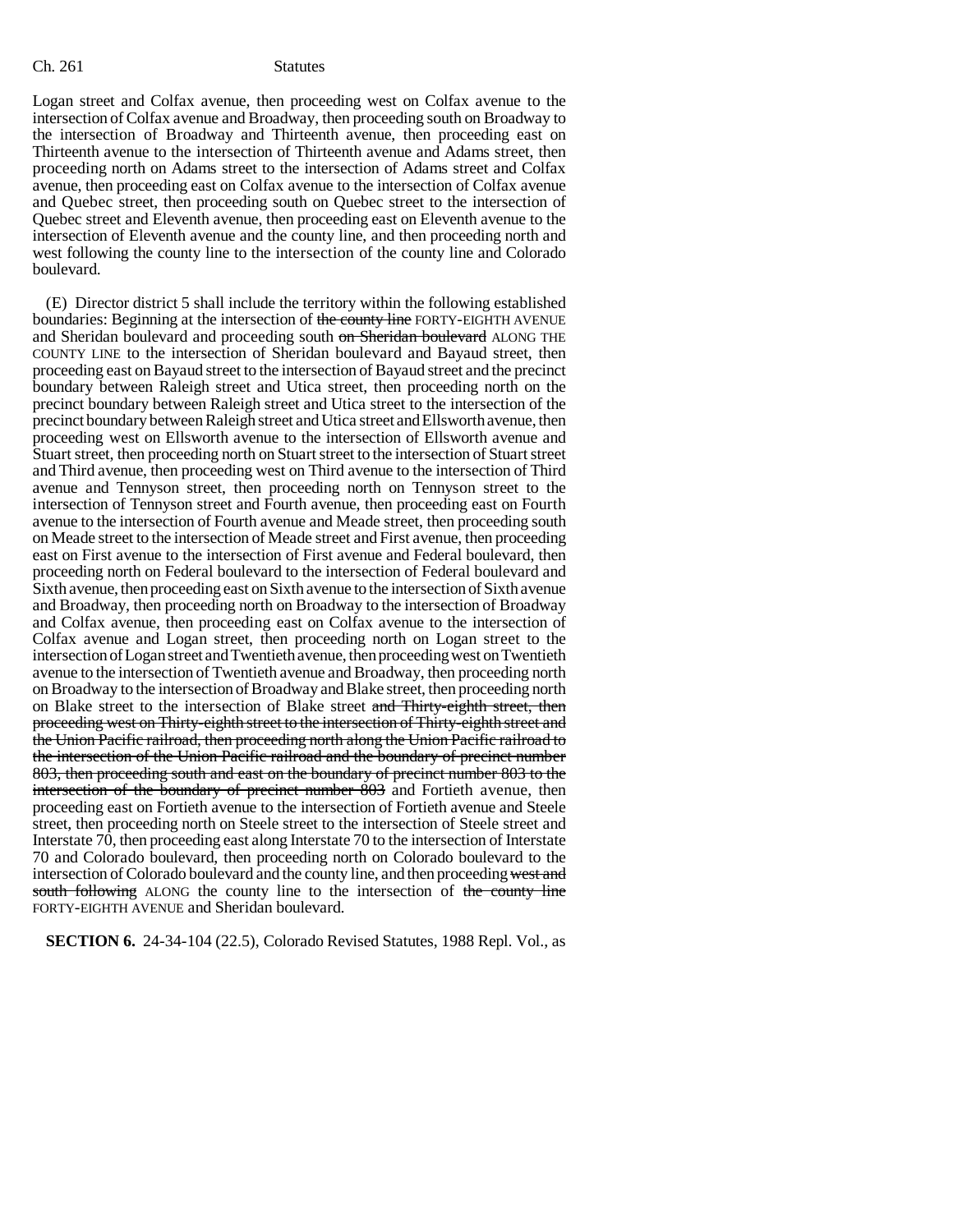amended, is repealed as follows:

**24-34-104. General assembly review of regulatory agencies and functions for termination, continuation, or reestablishment.** (22.5) The following division in the department of revenue shall terminate on July 1, 1993: The division of gaming, created by part 2 of article 47.1 of title 12, C.R.S.

**SECTION 7.** 24-34-104, Colorado Revised Statutes, 1988 Repl. Vol., as amended, is amended BY THE ADDITION OF A NEW SUBSECTION to read:

**24-34-104. General assembly review of regulatory agencies and functions for termination, continuation, or reestablishment.** (25.6) THE FOLLOWING DIVISION IN THE DEPARTMENT OF REVENUE SHALL TERMINATE ON JULY 1, 1996: THE DIVISION OF GAMING, CREATED BY PART 2 OF ARTICLE 47.1 OF TITLE 12, C.R.S.

**SECTION 8.** 24-90-107 (1), Colorado Revised Statutes, 1988 Repl. Vol., as amended, is amended to read:

**24-90-107. Method of establishment.** (1) A municipal or county library may be established for a governmental unit either by the legislative body of said governmental unit on its own initiative, by adoption of a resolution or ordinance to that effect, or upon petition of one hundred registered electors residing in the proposed library service area. A library district or a joint library may be established by the legislative bodies of two or more governmental units AND A LIBRARY DISTRICT BY THE LEGISLATIVE BODIES OF ONE OR MORE GOVERNMENTAL UNITS, each proceeding to adopt a resolution or an ordinance to that effect or, in the case of a library district, by petition of one hundred registered electors residing within the proposed library district addressed to the boards of county commissioners in each county in the proposed library district.

**SECTION 9.** 29-4-205, Colorado Revised Statutes, 1986 Repl. Vol., as amended, is amended to read:

29-4-205. **Appointment of commissioners.** (1) The authority shall consist of commissioners selected by the council in the manner provided in either subsection (2) or (3) of this section.

(2) The council may provide that all members of the governing body of the city shall ex officio be appointed the commissioners of the authority. The terms of office of such commissioners shall be coterminous with their terms of office on the governing body. For the purposes of this subsection (2), the term "governing body" means the mayor and council, board of trustees, board of commissioners, legislative body, or other body charged with governing the city. The mayor or, if the city has no mayor, the president of the council or such other presiding officer of the council shall ex officio be chairman of the commissioners. The commissioners shall select from among their members a vice-chairman.

(3) (a) The council may provide that an authority shall consist of five commissioners appointed by the mayor; except that the council of a city and county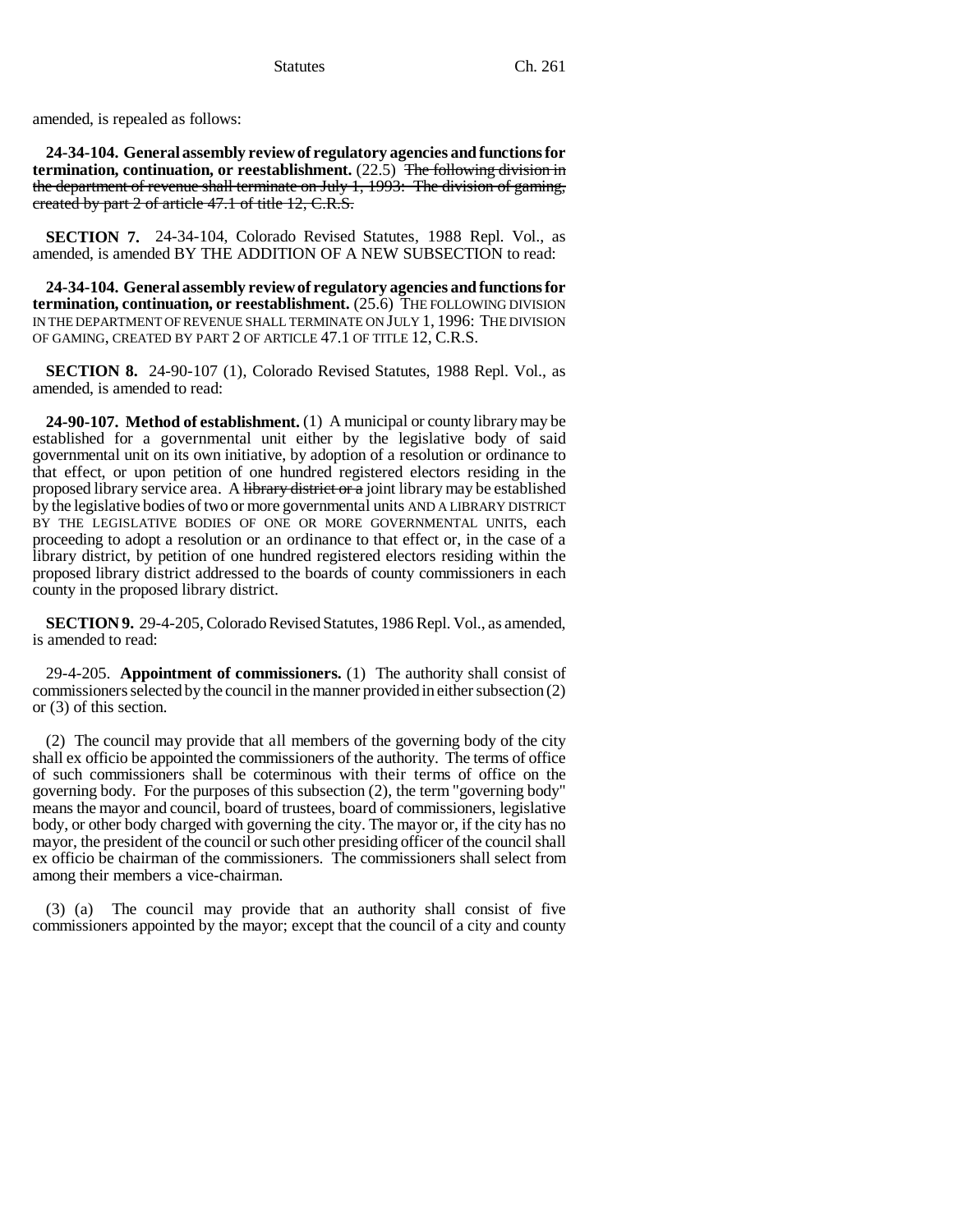having a population of more than three hundred thousand may provide that such authority shall consist of nine commissioners appointed by the mayor. The council may also provide that the mayor shall designate the first chairman. Not more than one of such commissioners may be a city official. In the event that a city official is appointed as a commissioner of an authority, acceptance or retention of such appointment shall not be deemed a forfeiture of his office, or incompatible therewith, or affect his tenure or compensation in any way. The term of office of a commissioner of an authority who is a city official shall not be affected or curtailed by the expiration of the term of his city office.

(b) The commissioners who are first appointed under the provisions of this subsection (3) shall be designated by the mayor to serve for terms of one, two, three, four, and five years, respectively, from the date of their appointment; except that if there are nine commissioners, two such commissioners shall be designated by the mayor to serve for terms of one, two, three, and four years each and the remaining commissioner shall be designated to serve a term of five years from the date of such commissioner's appointment. Thereafter, the term of office shall be five years. A commissioner shall hold office until his successor has been appointed and has qualified. Vacancies other than by reason of expiration of terms shall be filled for the unexpired term. Three commissioners shall constitute a quorum; except that five commissioners shall constitute a quorum if the authority consists of nine commissioners. The mayor shall file with the city clerk a certificate of the appointment or reappointment of any commissioner, and such certificate shall be conclusive evidence of the due and proper appointment of such commissioner. The authority shall select from its members a vice-chairman and a chairman when the office of the first chairman becomes vacant.

(c) UNTIL SUCH TIME AS THE COUNCIL TAKES ACTION PURSUANT TO SUBSECTION (6) OF THIS SECTION, ALL APPOINTMENTS OF THE NINE COMMISSIONERS APPOINTED BY THE MAYOR PURSUANT TO THIS SUBSECTION (3) SHALL BE CONDITIONED UPON CONFIRMATION BY THE COUNCIL AS REQUIRED BY SECTION 29-4-204 (4). THIS PARAGRAPH (c) SHALL APPLY TO ORIGINAL AND SUCCESSOR APPOINTMENTS AND TO APPOINTMENTS TO FILL VACANCIES.

(4) A commissioner shall receive no compensation for his services but shall be reimbursed for actual and necessary expenses incurred in the performance of his official duties.

(5) An authority may employ a secretary who shall be executive director, technical experts, and such other officers, agents, and employees, permanent and temporary, as it may require, and shall determine their qualifications, duties, and compensation. An authority may call upon the corporation counsel or chief law officer of the city for such legal services as it may require, or it may employ its own counsel and legal staff. An authority may delegate to one or more of its agents or employees such powers or duties as it deems proper.

(6) (a) Any council may, by resolution, change the method of appointment of commissioners after a proper notice and hearing and set a date for the changed method to become effective.

(b) Subsequent to the appointment of nine commissioners by the mayor and their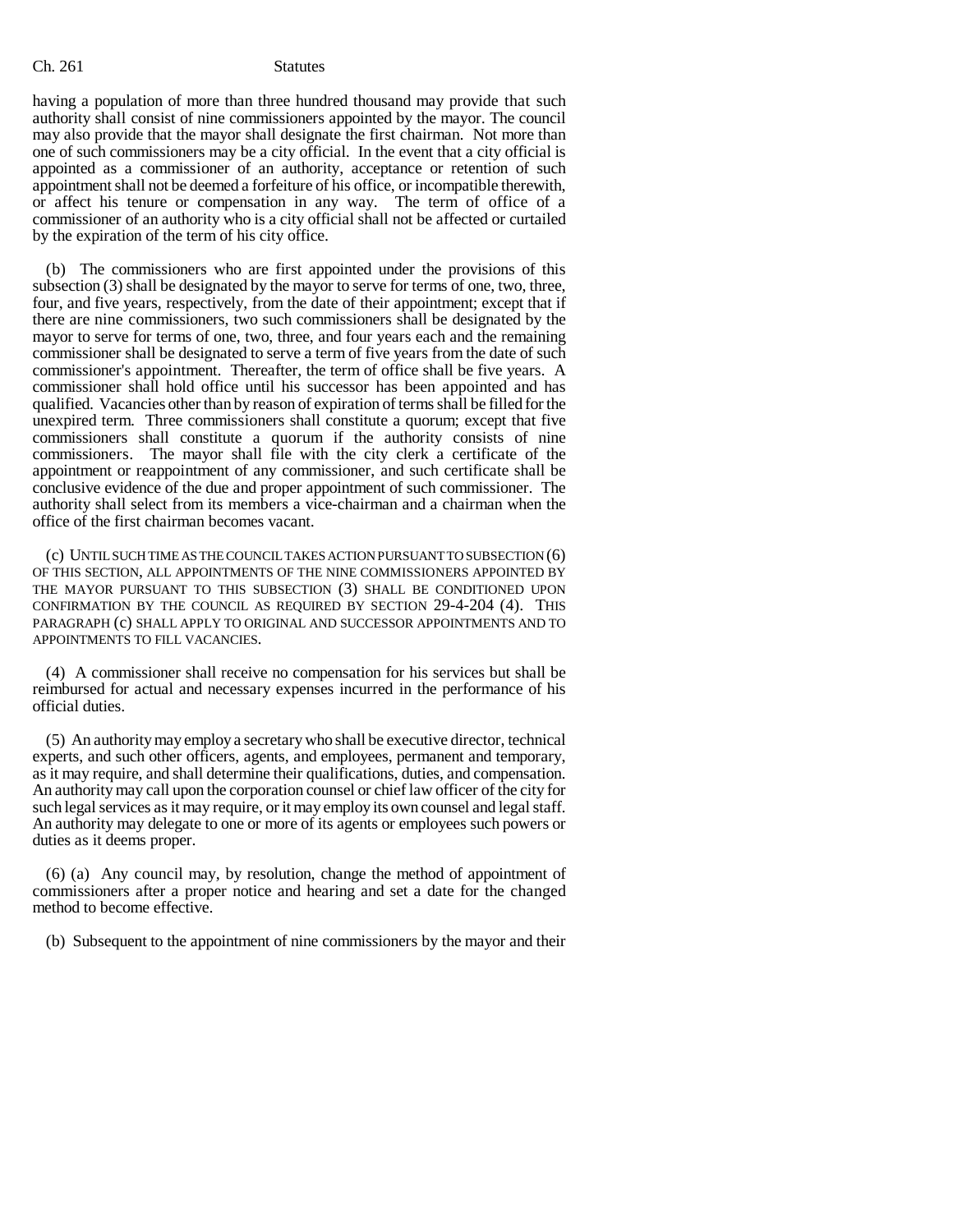Statutes Ch. 261

confirmation by the council pursuant to section 29-4-204 (4), any council of a city and county having a population of more than three hundred thousand may, by resolution, change the number of commissioners after a proper notice and hearing and set a date for the changed number to become effective.

(7) The terms of office of present commissioners of authorities created under this section shall expire July 1, 1973. Prior to such date, the council shall appoint new commissioners, as provided in either subsection (2) or (3) of this section, such appointments to be effective July 1, 1973.

**SECTION 10.** 38-33.3-306 (3), Colorado Revised Statutes, 1982 Repl. Vol., as amended, is amended to read:

**38-33.3-306. Bylaws.** (3) (a) If an association with thirty or more units delegates powers of the executive board or officers relating to collection, deposit, transfer, or disbursement of association funds to other persons or to a managing agent, the bylaws of the association shall require the following:

 $(a)$  (I) That the other persons or managing agent maintain fidelity insurance coverage or a bond in an amount not less than fifty thousand dollars or such higher amount as the executive board may require;

 $\langle \Theta \rangle$  (II) That the other persons or managing agent maintain all funds and accounts of the association separate from the funds and accounts of other associations managed by the other persons or managing agent and maintain all reserve accounts of each association so managed separate from operational accounts of the association;

 $\left(\frac{e}{c}\right)$  (III) That an annual accounting for association funds and a financial statement be prepared and presented to the association by the managing agent, a public accountant, or a certified public accountant.

(b) THIS SUBSECTION (3) IS REPEALED, EFFECTIVE JULY 1, 1996.

**SECTION 11.** Section 2 of chapter 292, Session Laws of Colorado 1992, is amended to read:

**Section 2. Effective date.** Section 1 of this act shall take effect **July 1, 1996** JULY 1, 1993. The remainder of this act shall take effect upon passage.

**SECTION 12. Safety clause.** The general assembly hereby finds, determines, and declares that this act is necessary for the immediate preservation of the public peace, health, and safety.

Approved: June 6, 1993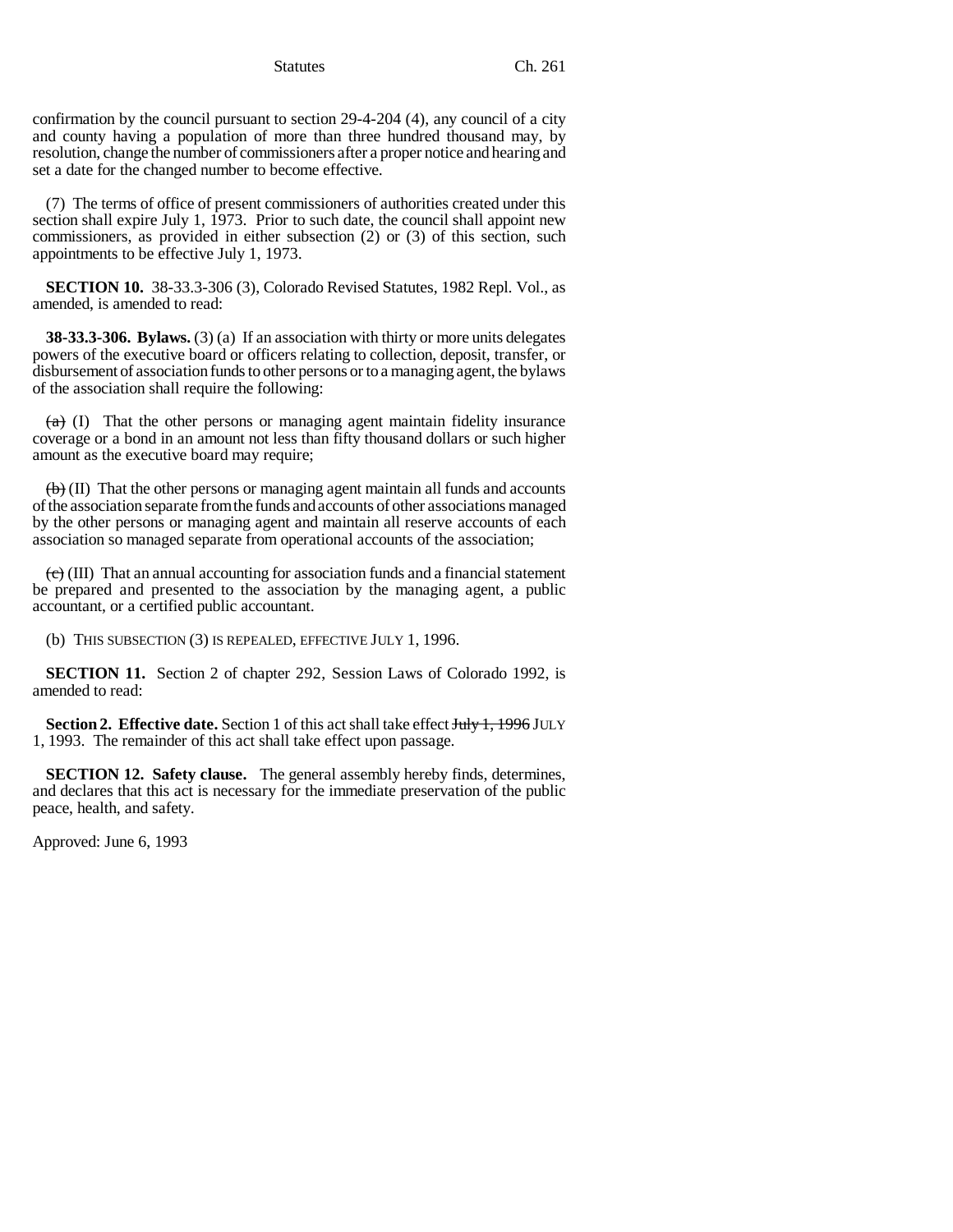## **APPENDIX**

## **HB 93-1092**

| <b>C.R.S.</b><br><b>Section</b><br>No. | <b>Section</b><br>in Bill | Change                   | <b>Reason</b>                                                                                                                                                                                                                                                                                                                                                                                                                                                                                                                 |
|----------------------------------------|---------------------------|--------------------------|-------------------------------------------------------------------------------------------------------------------------------------------------------------------------------------------------------------------------------------------------------------------------------------------------------------------------------------------------------------------------------------------------------------------------------------------------------------------------------------------------------------------------------|
| 8-44-112<br>(1)(b)                     | 1                         | Recreated &<br>Reenacted | Recreates the<br>authority of the<br>Division of Workers' Compensation<br>to collect a surcharge on worker's<br>compensation insurance premiums.<br>The recreation is for the purpose of<br>carrying out the intent of the general<br>assembly in H.B. 92-1050 (L. 92, p.<br>1810) to continue the<br>cost<br>containment fund. Both provisions<br>were scheduled for a July 1, 1992,<br>repeal date. In H.B. 92-1050, the<br>fund was continued but the authority<br>collect<br>the<br>surcharge<br>to<br>was<br>overlooked. |
| $10 - 1 - 103$<br>(6)(b)               | 2                         | Amended                  | Extends the date for the repeal of<br>provisions relating to the division of<br>insurance to conform with the intent<br>of the general assembly in S.B. 92-90<br>(L. 92, p. 1508). S.B. 92-90 gave<br>continuing effect to the division by<br>extending the termination<br>date in<br>section 24-34-104.<br>However, the<br>corresponding repeal<br>date<br>was<br>overlooked.                                                                                                                                                |
| 12-29.5-116                            | 3                         | Amended                  | Extends the date for the repeal of<br>provisions relating to the licensing of<br>acupuncturists to conform with the<br>intent of the general assembly in S.B.<br>92-6 (L. 92, p. 1992). S.B. 92-6 gave<br>continuing effect to such licensing by<br>extending the termination date in<br>section 24-34-104.<br>However, the<br>corresponding<br>repeal<br>date<br>was<br>overlooked.                                                                                                                                          |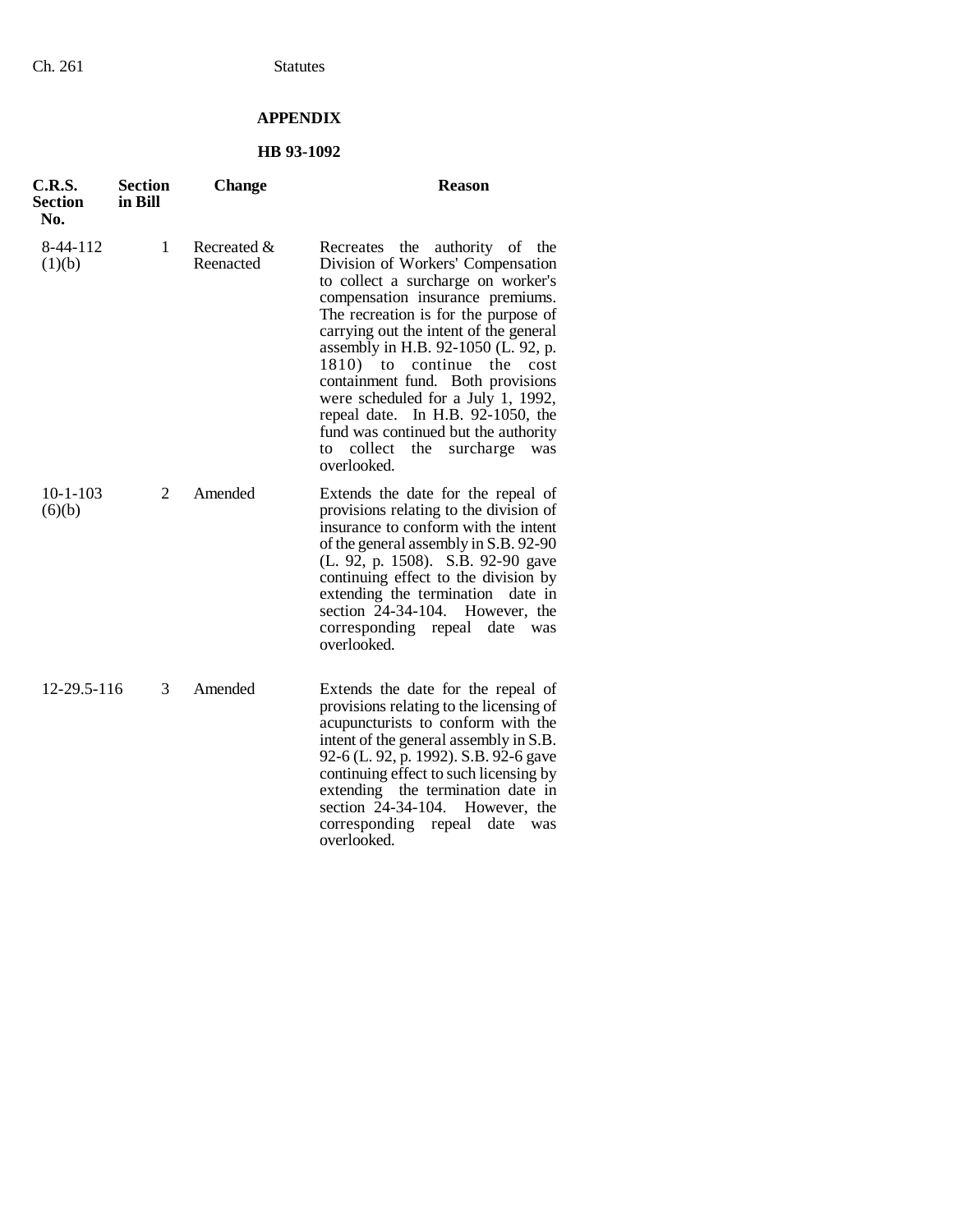| $18-1-409(2)$                                        | 4 | Amended  | Conforms the time period allowed for<br>filing a notice of appeal on the<br>propriety of a felony sentence to the<br>forty-five day period provided for<br>filing such notices in Rule 4<br>$(c)(1)(II)(A)$ of the<br>Colorado<br>Appellate Rules.<br>The statute is<br>conformed to the rule in this instance<br>because the Colorado Court of<br>Appeals held that the rule controlled<br>over the statute in a decision that was<br>upheld by the Colorado Supreme<br>Court. See People v. Arevalo, 835<br>P.2d 552 (Colo. App. 1992).                                                                          |
|------------------------------------------------------|---|----------|--------------------------------------------------------------------------------------------------------------------------------------------------------------------------------------------------------------------------------------------------------------------------------------------------------------------------------------------------------------------------------------------------------------------------------------------------------------------------------------------------------------------------------------------------------------------------------------------------------------------|
| 22-31-131<br>(1.5)(c)(I)(D)<br>and<br>(1.5)(c)(I)(E) | 5 | Amended  | Corrects an error in a boundary<br>description in a provision added by<br>S.B. 92-175 (L. 92, p. 479) which<br>sets out the boundaries for purposes<br>of implementing the director district<br>plan of representation in the city and<br>county of Denver to conform with the<br>intent of S.B. 92-175.                                                                                                                                                                                                                                                                                                           |
| 24-34-104<br>(22.5)                                  | 6 | Repealed | In the section<br>which lists<br>the<br>termination date for various agencies,<br>changes the repeal date of the division<br>of gaming to correspond with the<br>repeal date set out in the article where<br>the division is created.<br>The<br>discrepancy in dates occurred in S.B.<br>91-149 (L. 91, p. 1521). The bill as<br>introduced contained a July 1, 1993,<br>repeal date for the division of gaming<br>in both of the statutes. In the statute<br>where the division is created, the date<br>was changed to July 1, 1996, by a<br>conference committee report but the<br>other statute was overlooked. |
| 24-34-104<br>(25.6)                                  | 7 | Added    | Same as 24-34-104 (22.5).                                                                                                                                                                                                                                                                                                                                                                                                                                                                                                                                                                                          |